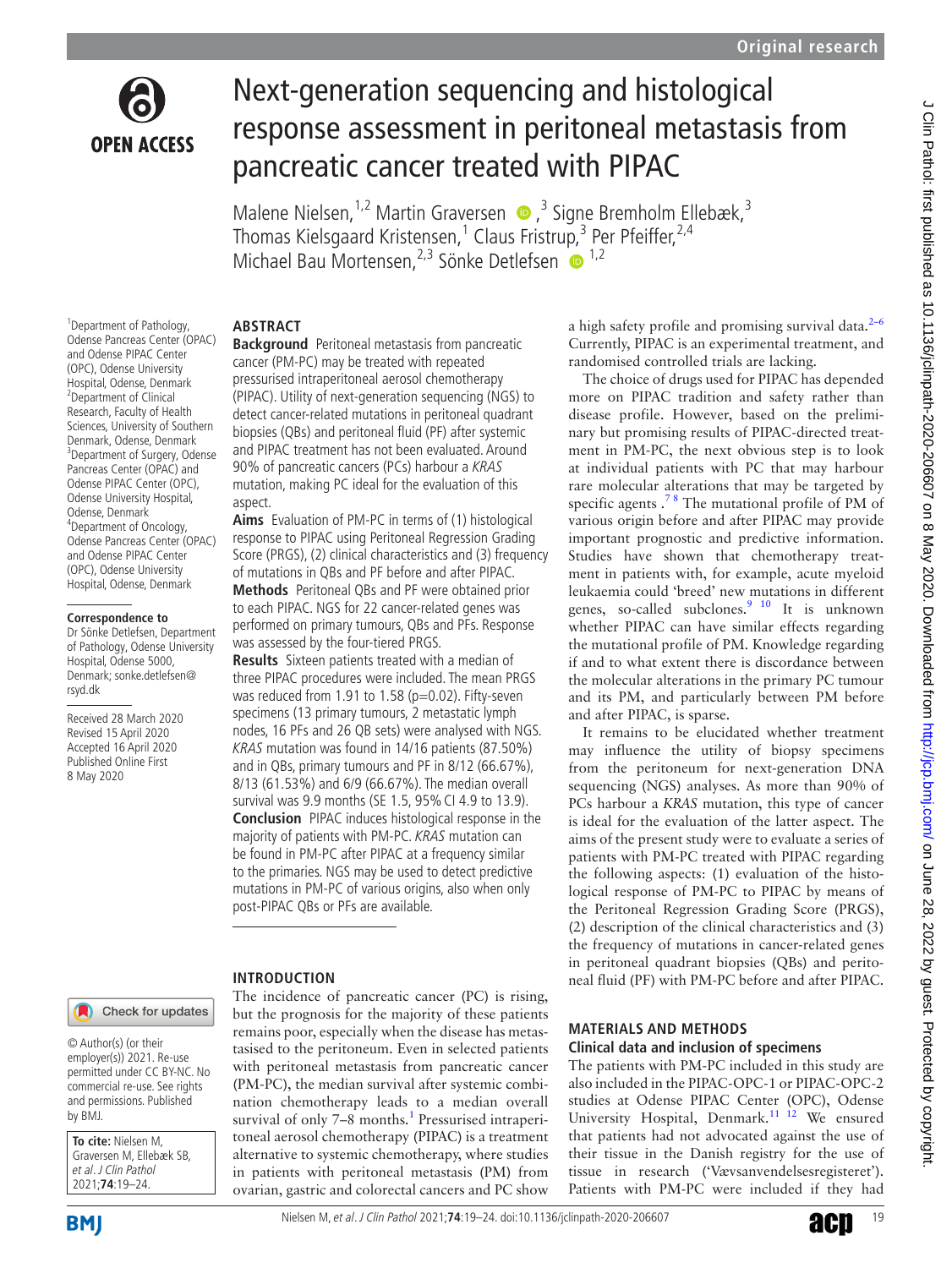biopsy-proven malignancy, clinically proven PM and a maximum of one extraperitoneal metastasis. Five of our 16 patients were included in a previous publication.<sup>13</sup>

# **Application of PIPAC and sampling of PF and histological peritoneal biopsies**

Using a standard laparoscopic two-trocar approach, a pressure injector and a nebuliser, aerosolised chemotherapeutics (cisplatin and doxorubicin) were distributed within the peritoneal cavity, leading to a deeper and more uniform penetration into the peritoneum compared with traditional chemotherapy.[4 14](#page-5-6) The PIPAC procedure was repeated every 4–6 weeks. Prior to each treatment, saline was irrigated into the peritoneal cavity and 150mL of peritoneal lavage fluid (PF) was collected for further analyses, while the remaining PF was disposed. Quadrant biopsies (QBs) were taken from the peritoneum for assessment of histological response to treatment. The PFs were processed as follows: if a spontaneous coagulum was present, it was fixed in formalin and embedded in paraffin (formalin-fixed paraffin-embedded (FFPE)). Three tubes were filled with 50mL and centrifuged. From the sediment of the first tube, two smears were produced and stained with Papanicolaou and May-Giemsa Grünwald. From the sediment of the second tube, a cell block was prepared and FFPE. From each of the two FFPE blocks, a thick section of 4–5µm was cut with a microtome and stained with H&E for microscopic analysis. The sediment of the third tube was stored at −80°C in MagNa Pure LC Lysis Buffer (Roche) for subsequent NGS analysis. For cytological evaluation, a five-tiered score was used: malignant cells, suspicious cells, atypical cells, no malignant cells and other.

# **Histology and immunochemistry**

The histological QBs were FFPE. Four-micron sections were cut and mounted on FLEX IHC Microscope slides. Three step sections were cut and stained with H&E, followed by a section immunostained for epithelial cell adhesion molecule and a final series of three H&E-stained step sections.<sup>13</sup> <sup>15</sup> Sections were dried at room temperature and baked at 60°C for 60min before immunostaining, which was automated at the Dako Omnis immunostainer using the EnVision FLEX+DAB detection with mouse linker (Dako/Agilent, Glostrup, Denmark). The primary antibody was the clone BS14-Epithelial Specific Antigen/ CD326 (code: BSH-7402–1) (Nordic Biosite, Copenhagen, Denmark). Dilution was 1:600. For retrieval, target retrieval solution buffer with pH 9.0 was used for 30min at 97°C. Incubation at 32°C was done for 20min. Nuclear counterstaining was performed using Hematoxylin FLEX at the Dako Omnis platform. Slides were washed, dehydrated and cover slipped using an automated Dako cover slipper (Dako/Agilent, Glostrup, Denmark).

# **Peritoneal Regression Grading Score**

The four-tiered PRGS for the histological assessment of response to therapy in PM was assessed for each quadrant biopsy and as a mean score for all quadrant biopsies obtained prior to a given PIPAC treatment.<sup>15</sup> The scoring was performed by the same pathologist with special interest for peritoneal pathology (SD) in all cases. It was recently found that the interobserver variability of the PRGS is moderate to good.<sup>16</sup> The PRGS defines four categories, based on the presence of residual tumour cells and the extent of regressive features. Major histological features of regression are fibrosis, inflammation, hyalinosis, acellular mucin pools, ischaemic necrosis, accumulation of macrophages, multinucleated giant cells and granulomas. PRGS 1 corresponds to a

complete regression with absence of tumour cells; PRGS 2 corresponds to a major histological response with regressive features predominant over residual tumour cells; PRGS 3 corresponds to a minor histological response with predominance of residual tumour cells over regressive features; and PRGS 4 corresponds to a lack of histological response to therapy where the tumour cells were not accompanied by any regressive features.<sup>[15](#page-5-7)</sup>

# **DNA extraction**

For genomic DNA purification from FFPE tissue, Gene-Read DNA FFPE Kit (QIAGEN, Hilden, Germany) was used according to the manufacturer's recommendations. When possible, macrodissection was performed to increase the relative amount of tumour DNA, aiming at 20% or more. The GeneRead DNA FFPE procedure was used to remove paraffin and reverses formalin cross-links from the DNA before it was bound to QIAamp MinElute column (QIAGEN). After heating to remove cross-links, the DNA was accessible for removal of deaminated cytosine residues. After binding of the DNA to the spin column, residual contaminants such as salts were washed away with two wash buffers and ethanol. Any residual ethanol was removed by an additional centrifugation step. Finally, DNA was eluted. DNA extraction from PFs was performed using the MagNA pure LC Instrument (Roche Applied Science, Mannheim, Germany). DNA was extracted in a volume of 100 µL of elution buffer using the MagNa Pure LC DNA Isolation Kit I (Roche Applied Science).

# **Specimens for NGS**

The inclusion criteria for the specimens used for NGS analyses were availability of cancer tissue in biopsy or resection specimen. For histological PM biopsy before and after PIPAC, only QB sets containing cancer cells in at least one of the QBs were included, regardless of the amount of cancer cells. The QB with the highest amount of tumour tissue was chosen. NGS was performed on all PFs with either 'malignant tumour cells' or 'cells suspicious of malignancy'.

# **Next-generation DNA sequencing (NGS)**

NGS was performed on the Ion Torrent PGM (Life Technologies, Carlsbad, California, USA) instrument, using the Ion AmpliSeq Colon and Lung Cancer NGS Panel v2, containing hotspot regions in 22 target genes: *ALK*, *AKT1*, *BRAF*, *CTNNB1*, *DDR2*, *EGFR*, *ERBB2*, *ERBB4*, *FBXW7*, *FGFR1*, *FGFR2*, *FGFR3*, *KRAS*, *MAP2K1*, *MET*, *NRAS*, *NOTCH1*, *PIK3CA*, *PTEN*, *SMAD4*, *STK11* and *TP53*. Ion Reporter software was used for variant calling. All variants were visualised using Golden Helix Genome-Browse V.3.0.0 software (GoldenHelix, Montana, USA). A wildtype control was included in each run. A 1% cut-off was used for known *KRAS* hotspot mutations and a 10% cut-off was used for other variants.<sup>17 18</sup> Only variants with coverage of  $>2000$ were included. Samples with a DNA input of  $\langle 0.1 \text{ ng/µL} \rangle$  were discarded.

# **Statistics**

Values were given as means or percentages. Comparisons were performed using Pearson's  $\chi^2$  test for categorical data and Wilcoxon matched pairs signed-rank test was used where appropriate. P values were two-tailed, and a p value of 0.05 was considered statistically significant. The statistical software STATA V.15.0 was used for statistical analysis.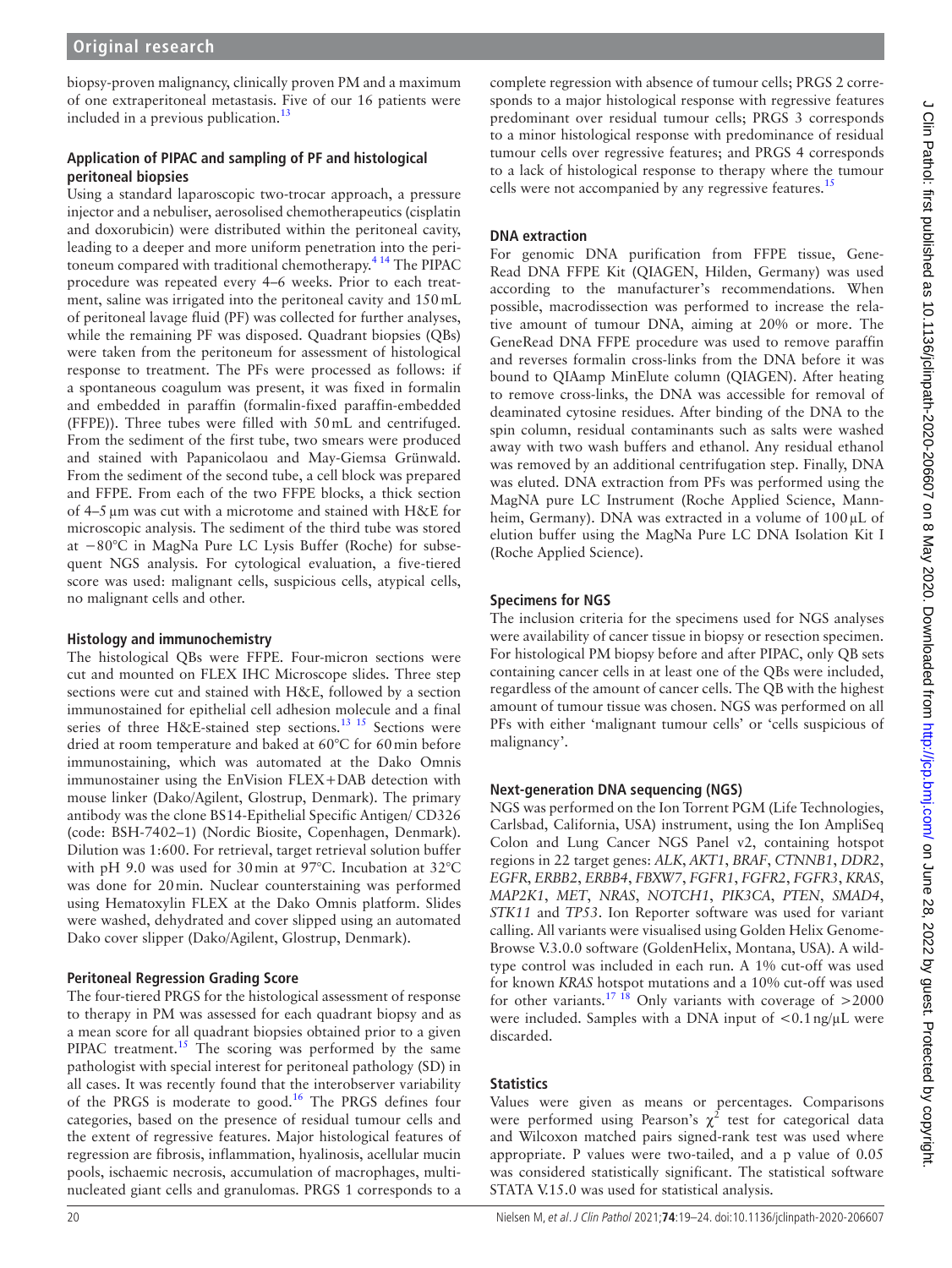<span id="page-2-0"></span>**Table 1** Baseline characteristics of patients with peritoneal metastasis from pancreatic cancer treated with PIPAC

| Demographic variables                         | Value      |
|-----------------------------------------------|------------|
| Number of patients                            | 16         |
| Age (years), mean (range)                     | 59 (46-72) |
| Sex, male/female                              | 10/6       |
| ECOG performance status 0, number of patients | 5          |
| ECOG performance status 1, number of patients | 11         |
| Number of PIPAC procedures, median (range)    | $3(1-6)$   |
| Previous treatment                            |            |
| One-line palliative SC, number of patients    | 12         |
| Two-line palliative SC, number of patients    | 4          |

.ECOG, Eastern Cooperative Oncology Group; PIPAC, Pressurised IntraPeritoneal Aerosol Chemotherapy; SC, systemic chemotherapy.

# **Results**

### **Clinical data**

Sixteen patients with PM-PC were treated with at least one PIPAC at OPC from January 2016 to October 2019. The median number of PIPAC treatments was 3 (range 1–6). All patients underwent palliative systemic chemotherapy, and six patients underwent synchronous chemotherapy with gemcitabine+S1, gemcitabine+nab-paclitaxel or Folfirinox (folinic acid, fluorouracil, irinotecan and oxaliplatin) [\(table](#page-2-0) 1). The median overall survival from the first PIPAC was 9.9 months (SE 1.5, 95% CI 4.9 to 13.9). Kaplan-Meier survival analysis is shown in [figure](#page-2-1) 1.

#### **Histological response assessment using the PRGS**

A total of 44 QB sets were collected, consisting of 111 QBs. Sixteen, 13, 6, 5, 3 and 1 QB sets were taken prior to PIPAC treatments 1, 2, 3, 4, 5 and 6. The remaining biopsies were from the epigastric peritoneum  $(n=4)$ , the liver capsule  $(n=1)$ , the right flank (n=3), the falciform ligament and the peritoneum without known precise location (each n=1). Thirteen patients underwent at least two PIPACs and were eligible for response assessment using the PRGS. Seven patients underwent two PIPAC treatments, while six patients underwent three PIPAC treatments or more. Based on the PRGS prior to PIPAC treatment 1 and



<span id="page-2-1"></span>**Figure 1** Kaplan-Meier survival analysis of 16 patients with peritoneal metastasis from pancreatic cancer treated with PIPAC. Survival is shown as the time period from the first PIPAC treatment. The median overall survival from first PIPAC was 9.9 months (SE 1.5, 95%CI 4.9 to 13.9). PIPAC, pressurised Intraperitoneal Aerosol Chemotherapy intraperitoneal aerosol chemotherapy.

PIPAC treatment 2 or 3, 61.50% of patients had a reduction of the mean PRGS. The overall mean PRGS was reduced from 1.91 at baseline to 1.58 prior to PIPAC 2 or 3 ( $p=0.02$ ). The overall findings regarding PRGS are shown in tables [2 and 3](#page-3-0).

# **Next-generation sequencing**

NGS analysis was performed on 57 specimens (13 primary tumours, 2 metastatic lymph nodes, 16 PFs and 26 QBs) ([table](#page-4-0) 4). A mutation was detected in 15 of 16 patients (93.75%), and a *KRAS* mutation (p.Gly12Asp, p.Gly12Val, p.Gly12Ala or p.Gln61Arg) in 14 of 16 patients (87.50%). A *KRAS* mutation was found in QBs, primary tumours and PFs in 8/12 (66.67%), 8/13 (61.53%) and 6/9 (66.67%) patients. A *KRAS* mutation was found in the primary tumour in 8/13 patients (61.53%) and in at least one of the metastatic biopsies/PFs in 10/13 patients (76.92 %). A *KRAS* mutation was found in QBs prior to PIPAC 1, in PFs prior to PIPAC 1, QBs after PIPAC and PFs after PIPAC in 8/11 (61.54%), 4/6 (66.67%), 5/8 (62.50%) and 4/7 (57.14%) patients. A *KRAS* mutation was found in both the primary tumour and at least one metastasis in 4/11 patients (36.36%). In three patients, a *KRAS* mutation was detected in a metastasis but not in the primary tumour. In one patient, a *KRAS* mutation was detected in the primary tumour but not in the metastases.

We also found mutations in *TP53* in the primary tumour in two patients (patient 2 and patient 14), a mutation in *MET* in both primary tumour and two metastases (patient 9), a *SMAD4* mutation in the primary tumour and PM (patient 5), a *SMAD4* mutation in QB (patient 10) and a *FGFR2* mutation in the primary tumour (patient 11).

# **Discussion**

To our knowledge, this is the first study evaluating the utility of NGS for detection of mutations in cancer-related genes in QBs and PFs from PM treated with PIPAC. PIPAC induced a histological response, according to the mean PRGS, in 8/13 patients (61.50%), while 4/13 (30.77%) had stable disease. Using NGS, we found the *KRAS* mutation in peritoneal QBs and PF, even after PIPAC treatment, at a frequency similar to that in the primary tumour biopsies.

A histological tumour response to PIPAC treatment measured by PRGS has been observed in 67% of patients with PM of various origin in a previous study.[13](#page-5-5) Our study cohort was more homogenous, and therefore, only patients with PC were included.<sup>2</sup> <sup>13</sup> <sup>19</sup> In another study on PIPAC treatment of 20 patients with PM-PC, 10 of whom underwent at least two PIPACs or more, a histological tumour response was observed in 35%.<sup>20</sup> PRGS was not used, but instead, tumour regression grade. Horvath *et al* reported a histological regression in 40% of their 12 PIPAC-treated patients with PM from pancreatobiliary cancer (PC  $(n=6)$  or cholangiocarcinoma  $(n=6)$ ), using the PRGS. $^{21}$  The histological response was evaluated in 6 of the 12 included patients who had undergone two PIPACs or more. Furthermore, Graversen *et al* demonstrated histological regression, measured by PRGS, in four out of five patients with PM-PC (80 %), while one patient had stable disease.<sup>[13](#page-5-5)</sup> Hence, the present study is the to date the largest study providing histological response evaluation in patients with PM-PC treated with PIPAC (n=13). The median survival from first PIPAC that we found, 9.9 months (95%CI 4.9 to 13.9), is similar to the median survival reported by Khosrawipour *et al* and Horvath *et al*. [20 21](#page-5-10)

We detected a *KRAS* mutation and other mutations in QBs and PF before and after PIPAC treatment. The *KRAS* gene is mutated in 88% to 95% of patients with PC.<sup>[17 18 22](#page-5-9)</sup> These previous studies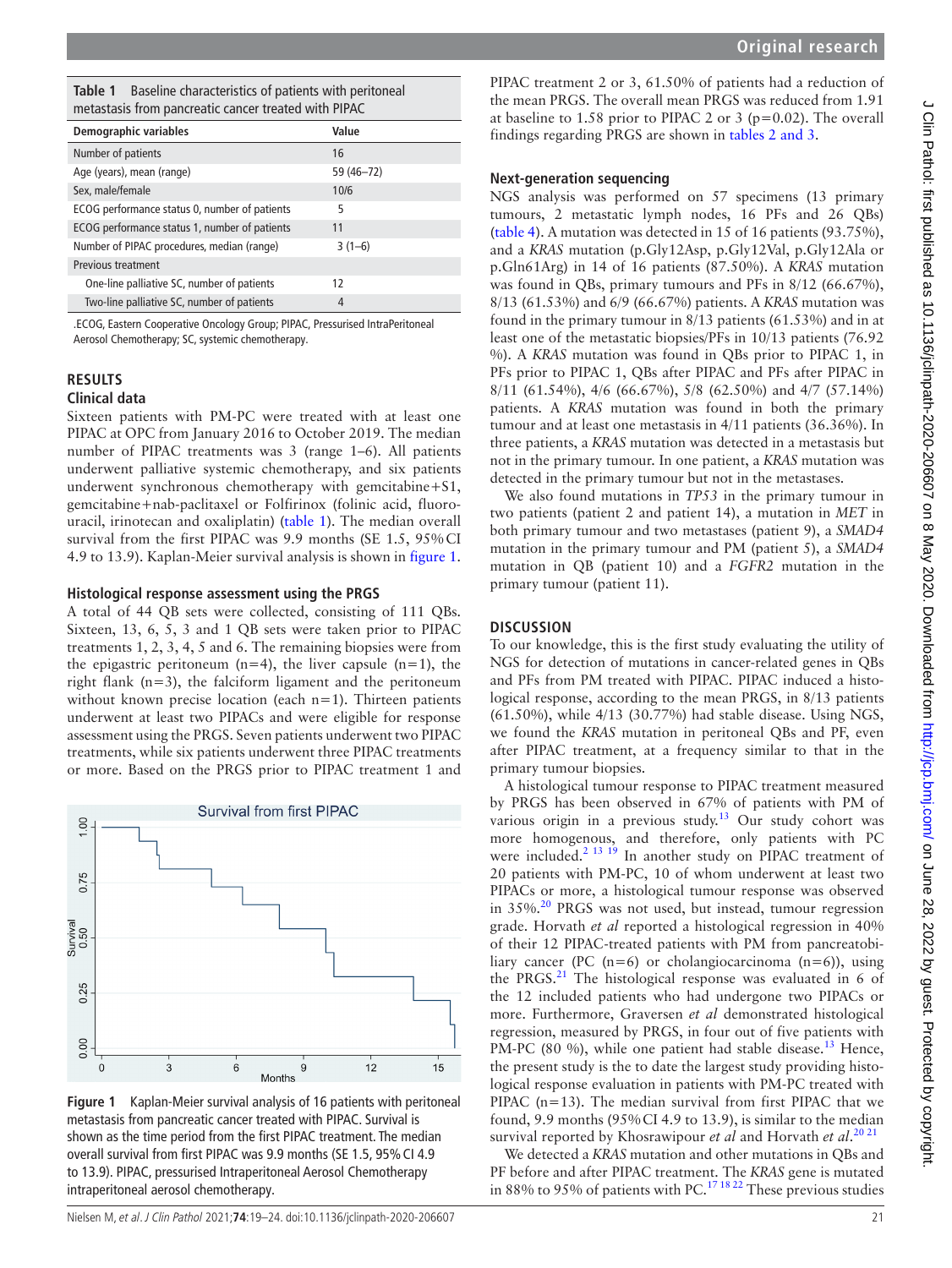# **Original research**

<span id="page-3-0"></span>

| PRGS ranging from 1 to 4 in 16 patients with peritoneal metastasis from pancreatic cancer who underwent at least one PIPAC treatment<br>Table 2 |                          |                  |                          |                   |                          |                          |
|-------------------------------------------------------------------------------------------------------------------------------------------------|--------------------------|------------------|--------------------------|-------------------|--------------------------|--------------------------|
|                                                                                                                                                 | Patient 1                | <b>Patient 2</b> | Patient 3                | Patient 4         | Patient 5                | Patient 6                |
| PRGS before PIPAC 1 (highest/mean)                                                                                                              | 3/2.25                   | 3/2              | 3/2.25                   | 4/2.75            | 3/3                      | 1/1                      |
| PRGS before PIPAC 2 (highest/mean)                                                                                                              | 2/1.25                   | 2/2              | 3/1.75                   | 3/2.25            | 2/2                      |                          |
| <b>Histological regression</b>                                                                                                                  | $+$                      | U                | $+$                      | $^{+}$            | $^{+}$                   |                          |
| PRGS before PIPAC 3 (highest/mean)                                                                                                              | 2/1.25                   | 3/1.75           | 2/1.5                    |                   | 3/2                      |                          |
| <b>Histological regression</b>                                                                                                                  | U                        | $\! + \!\!\!\!$  | $+$                      |                   | $\overline{\phantom{0}}$ |                          |
| PRGS before PIPAC 4 (highest/mean)                                                                                                              | 2/1.75                   |                  | 3/2                      |                   | 3/2.67                   |                          |
| <b>Histological regression</b>                                                                                                                  | $\overline{\phantom{m}}$ |                  | $\overline{\phantom{0}}$ |                   | $\overline{\phantom{0}}$ |                          |
| PRGS before PIPAC 5 (highest/mean)                                                                                                              |                          |                  | 3/2.5                    |                   | 3/2.33                   |                          |
| Histological regression                                                                                                                         |                          |                  | -                        |                   | $^{+}$                   |                          |
|                                                                                                                                                 | <b>Patient 7</b>         | Patient 8        | Patient 9                | Patient 10        | Patient 11               | Patient 12               |
| PRGS before PIPAC 1 (highest/mean)                                                                                                              | 1/1                      | 3/3              | 1/1                      | 3/2.25            | 2/1.33                   | 1/1                      |
| PRGS before PIPAC 2 (highest/mean)                                                                                                              | 1/1                      |                  |                          | 3/2               | 1/1                      | 2/1,5                    |
| Histological response                                                                                                                           | U                        |                  |                          | $+$               | $+$                      | $\overline{\phantom{0}}$ |
| PRGS before PIPAC 3 (highest/mean)                                                                                                              |                          |                  |                          |                   | 1/1                      | 1/1                      |
| Histological response                                                                                                                           |                          |                  |                          |                   | U                        | $+$                      |
| PRGS before PIPAC 4 (highest/mean)                                                                                                              |                          |                  |                          |                   | 1/1                      | 3/2.66                   |
| Histological response                                                                                                                           |                          |                  |                          |                   | U                        |                          |
| PRGS before PIPAC 5 (highest/mean)                                                                                                              |                          |                  |                          |                   | 1/1                      |                          |
| Histological response                                                                                                                           |                          |                  |                          |                   | U                        |                          |
| PRGS before PIPAC 6 (highest/mean)                                                                                                              |                          |                  |                          |                   | 1/1                      |                          |
| Histological response                                                                                                                           |                          |                  |                          |                   | U                        |                          |
|                                                                                                                                                 | Patient 13               | Patient 14       |                          | Patient 15        | Patient 16               |                          |
| PRGS before PIPAC 1 (highest/mean)                                                                                                              | 1/1                      | 1/1              |                          | 3/2               | 3/3                      |                          |
| PRGS before PIPAC 2 (highest/mean)                                                                                                              | 1/1                      | 1/1              |                          | 3/2.33            | 2/2                      |                          |
| Histological response                                                                                                                           | U                        | U                |                          | $\qquad \qquad -$ | $\qquad \qquad +$        |                          |

– indicates histological progression (according to mean PRGS); + indicates histological regression (according to mean PRGS).

PIPAC, Pressurised IntraPeritoneal Aerosol Chemotherapy; PRGS, Peritoneal Regression Grading Score; U, unchanged mean Peritoneal Regression Grading Score.

were mainly based on snap-frozen tissue from pancreatic surgery or FFPE tissue from surgical specimens from chemotherapynaïve patients, meaning that much more tumour tissue was available than in our QB and PF specimens before and after systemic chemotherapy and PIPAC. In many of our specimens, regressive changes and only few cancer cells were present. In PF specimens before and after PIPAC, we found a mutation in around 60% of the patients. This indicates that NGS for cancer-related genes has a lower sensitivity compared with PCR for messenger RNA (mRNA) of tumour markers in this setting. Graversen *et al* reported a sensitivity of 0.88 and a specificity of 1.00 in patients with PM of various origins, including PC, when performing PCR for a combination of carcinoembryonic antigen (CEA)/EpCAM mRNA on PF specimens.[19](#page-5-12) In patient 9, no *KRAS* mutation but

instead a *MET* mutation was found. A previous study has shown that targeting MET is possible and can be used for treatments of various cancers.[23](#page-5-13) Future studies have to elucidate whether treatment with, for example, crizotinib, targeting MET, may be of value in some patients with PM-PC.<sup>24</sup> It has to be emphasised that our data do not support the routine use of NGS in PM treated with PIPAC. However, NGS using post-PIPAC peritoneal biopsies could be considered in the following setting: (1) the NGS panel includes predictive markers (eg, in patients with PM from colorectal cancer, where the *KRAS* mutation has predictive value for treatment with EGF-R antagonists); (2) cancer cells are present in the biopsy (but some histological regression (PRGS 2 or 3) may be present); and (3) an adequate specimen from the primary tumour or from a pre-PIPAC biopsy is not available.

| PRGS ranging from 1 to 4 in 13 patients with peritoneal metastasis from pancreatic cancer who underwent at least two PIPAC treatments<br>Table 3 |                  |                  |           |             |           |                 |             |                   |            |
|--------------------------------------------------------------------------------------------------------------------------------------------------|------------------|------------------|-----------|-------------|-----------|-----------------|-------------|-------------------|------------|
|                                                                                                                                                  | <b>Patient 1</b> | <b>Patient 2</b> | Patient 3 | Patient 4*  | Patient 5 | Patient 7*      | Patient 10* | <b>Patient 11</b> | Patient 12 |
| PRGS before PIPAC 1 (highest/mean)                                                                                                               | 3/2.25           | 3/2              | 3/2.25    | 4/2.75      | 3/3       | 1/1             | 3/2.25      | 2/1.33            | 1/1        |
| PRGS before PIPAC 3 (or 2*) (highest/mean)                                                                                                       | 2/1.75           | 3/1.75           | 3/1.5     | 3/2.25      | 3/2       | 1/1             | 3/2         | 1/1               | 1/1        |
| Histological response                                                                                                                            | $+$              | $+$              | $+$       | $+$         | $+$       | U               | $+$         | $+$               | U          |
|                                                                                                                                                  |                  | Patient 13*      |           | Patient 14* |           | Patient 15*     |             | Patient 16*       |            |
| PRGS before PIPAC 1 (highest/mean)                                                                                                               |                  | 1/1              |           | 1/1         |           | 3/2             |             | 3/3               |            |
| PRGS before PIPAC 3 (or 2*) (highest/mean)                                                                                                       |                  | 1/1              |           | 1/1         |           | 3/2.33          |             | 2/2               |            |
| Histological response                                                                                                                            |                  |                  |           | U           |           | $\qquad \qquad$ |             | $+$               |            |

– indicates histological progression (according to mean PRGS); + indicates histological regression (according to mean PRGS).

\*Did only undergo PIPAC twice, data from PIPAC 2 instead of PIPAC 3.

PIPAC, Pressurised IntraPeritoneal Aerosol Chemotherapy; PRGS, Peritoneal Regression Grading Score; U, unchanged mean PRGS.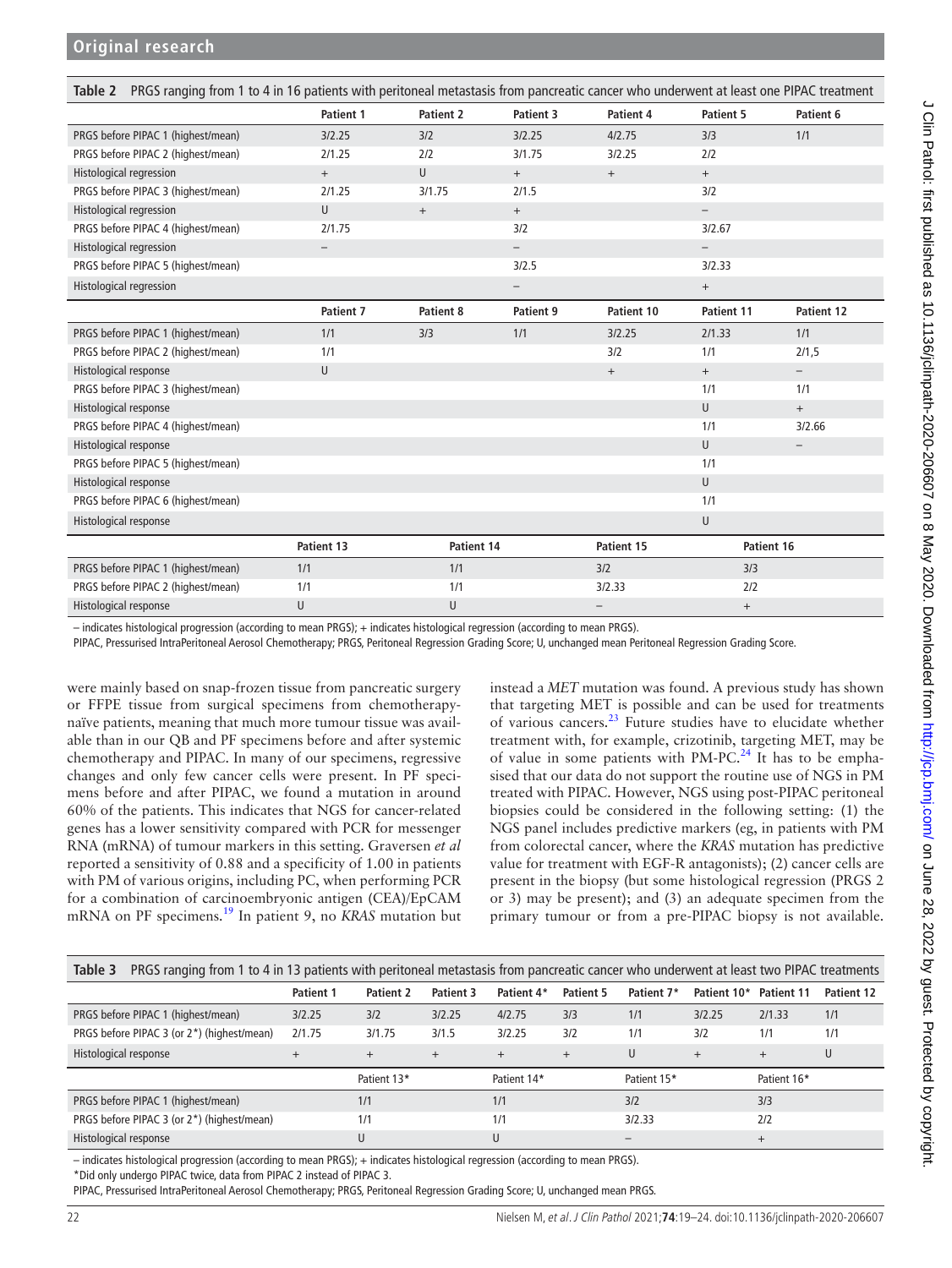<span id="page-4-0"></span>**Table 4** Results of NGS analyses of cytological and histological specimens from primary tumour and metastases from 16 patients with PM from pancreatic cancer

|            | <b>Primary tumour</b>                       | <b>Histological biopsy prior to</b><br>PIPAC*                   | PF before PIPAC       | <b>Histological peritoneal biopsy</b><br>after PIPAC                                                        | PF after PIPAC                  |
|------------|---------------------------------------------|-----------------------------------------------------------------|-----------------------|-------------------------------------------------------------------------------------------------------------|---------------------------------|
| Patient 1  | KRAS (p.Gly12Asp)                           | KRAS (p.Gly12Asp)                                               | KRAS (p.Gly12Asp)     | ND (PIPAC 3 and 4)                                                                                          | <b>NA</b>                       |
| Patient 2  | $KRAS$ (p. Gly 12Val)<br>TP53 (p.Cys275Tyr) | KRAS (p.Gly12Val)                                               | <b>NA</b>             | KRAS (p.Gly12Val) (PIPAC 2 and 3) NA                                                                        |                                 |
| Patient 3  | <b>ND</b>                                   | <b>ND</b>                                                       | <b>NA</b>             | <b>ND</b><br>(PIPAC 2, 3, 4 and 5)                                                                          | <b>ND</b><br>(PIPAC 5)          |
| Patient 4  | <b>ND</b>                                   | KRAS (p.Gly12Val)                                               | <b>ND</b>             | KRAS (p.Gly12Val) (PIPAC2)                                                                                  | KRAS (p.Gly12Val) (PIPAC 2)     |
| Patient 5  | KRAS (p.Gly12Asp)<br>SMAD4 (p.Arg135Ter)    | <b>NA</b>                                                       | <b>NA</b>             | KRAS (p.Gly12Asp) (PIPAC 2)<br>SMAD4 (p.Arg135Ter) (PIPAC 2)<br>ND (PIPAC 3)<br>KRAS (p.Gly12Asp) (PIPAC 4) | $KRAS$ (p. Gly 12Asp) (PIPAC 5) |
| Patient 6  | KRAS (Gly12Asp)                             | <b>NA</b>                                                       | <b>NA</b>             | <b>NA</b>                                                                                                   | <b>NA</b>                       |
| Patient 7  | $KRAS$ (p. Gly 12Val)                       | KRAS (p.Gly12Val) (lymph node)                                  | <b>NA</b>             | <b>NA</b>                                                                                                   | <b>NA</b>                       |
| Patient 8  | <b>NA</b>                                   | <b>ND</b>                                                       | $KRAS$ (p. Gly 12Asp) | <b>NA</b>                                                                                                   | <b>NA</b>                       |
| Patient 9  | MET (p.Arg988Cys)                           | MET (p.Arq988Cys) (found in PM<br>biopsy and lymph node biopsy) | <b>NA</b>             | <b>NA</b>                                                                                                   | <b>NA</b>                       |
| Patient 10 | <b>ND</b>                                   | KRAS (p.Gln61Arq)<br>SMAD4 (p.Arg361Cys)                        | KRAS (p.Gln61Arq)     | KRAS (p.Gln61Arg) (PIPAC 2)                                                                                 | KRAS (p.Gln61Arg) (PIPAC 2)     |
| Patient 11 | FGFR2 (p.Asn549Lys)                         | KRAS (p.Gly12Asp)                                               | <b>NA</b>             | <b>NA</b>                                                                                                   | <b>NA</b>                       |
| Patient 12 | <b>KRAS</b><br>(p.Gly12Asp)                 | <b>NA</b>                                                       | <b>NA</b>             | <b>NA</b>                                                                                                   | ND (PIPAC 3 and 4)              |
| Patient 13 | $KRAS$ (p. Gly 12Val)                       | <b>NA</b>                                                       | <b>NA</b>             | <b>NA</b>                                                                                                   | <b>NA</b>                       |
| Patient 14 | $KRAS$ (p. Gly 12Val)<br>TP53 (p.Arg273His) | <b>NA</b>                                                       | <b>NA</b>             | <b>NA</b>                                                                                                   | <b>NA</b>                       |
| Patient 15 | <b>NA</b>                                   | KRAS (p.Gly12Arg)                                               | $KRAS$ (p. Gly 12Arg) | KRAS (p.Gly12Arg)                                                                                           | $KRAS$ (p.Gly12Arg) (PIPAC 2)   |
| Patient 16 | <b>NA</b>                                   | KRAS (p.Gly12Ala)                                               | <b>ND</b>             | <b>ND</b>                                                                                                   | ND (PIPAC 2)                    |

\*NGS of histological biopsy from peritoneum, unless something else is stated.

NA, not available; ND, not detected; NGS, next-generation sequencing; PF, peritoneal fluid; PM, peritoneal metastasis.

However, that being said, a peritoneal post-PIPAC biopsy may be even preferred over a biopsy from the primary tumour, particularly in patients who underwent several PIPACs; as such a biopsy may be more representative of the current mutational profile of the PM compared with a primary tumour biopsy that may have been taken many months (or years) previously.

Recent studies found the histological PRGS useful for eval-uation of response to PIPAC.<sup>[19 21](#page-5-12)</sup> The PRGS has a moderate to good interobserver reproducibility and a near-perfect intraobserver reproducibility.<sup>16</sup> The effect of PIPAC has been defined and monitored by different methods, for example, quality of life, median survival, histological tumour regression, PCI score and changes in gene expression. $<sup>2</sup>$  $<sup>2</sup>$  $<sup>2</sup>$  The combined progression</sup> index, based on the highest PRGS and cytology of PF, was independently associated with worse prognosis for OS and for PFS in  $PM<sup>2</sup>$ 

Four of our patients with PM-PC were treated with a combination of chemotherapy and PIPAC, and all patients underwent systemic chemotherapy. Therefore, it is difficult to assess whether the histological response was based on the systemic chemotherapy or PIPAC or both. This is particularly true for those patients who were found to have a baseline mean PRGS of 1. Both treatments may have led to improvement of overall outcome. The presence of regressive features prior to the first PIPAC indicates a systemic effect. However, an increase in some regressive features from PIPAC 1 to PIPAC 3 could indicate a PIPAC-related effect. The fact that three patients underwent only one PIPAC was the main cause of why some data were missing, which may have had an impact on the results and interpretations. However, we think that it had a very little or maybe no impact on the results regarding the utility of NGS,

because these analyses were independent of how many PIPACs each patient received. A total of five patients underwent more than three PIPACs, but due to the low number of patients, the effect of more than three PIPAC procedures still remains to be investigated.

In conclusion, PIPAC treatment induces objective response according to the PRGS in the majority of patients with PM-PC. The PRGS seems to be a useful tool for the histological assessment of response to PIPAC. PIPAC does not seem to influence

# **Take home messages**

- ► Pressurised IntraPeritoneal Aerosol Chemotherapy (PIPAC) can be a treatment alternative to conventional, systemic chemotherapy in patients with peritoneal metastasis from pancreatic cancer (PM-PC).
- ► PIPAC induces a histological response in peritoneal biopsies taken prior to PIPAC treatment 2 or 3, compared with biopsies taken prior to PIPAC treatment 1, in the majority of patients.
- ► Next-generation sequencing (NGS) is able to identify the *KRAS* mutation in peritoneal biopsies and peritoneal fluids taken after systemic chemotherapy and PIPAC at a frequency similar to biopsies taken from the primary tumour prior to treatment.
- ► NGS may in the future become a tool for detection of predictive mutations in patients treated with PIPAC for PM of various origins, also when only peritoneal post-PIPAC biopsies or peritoneal fluids are available.